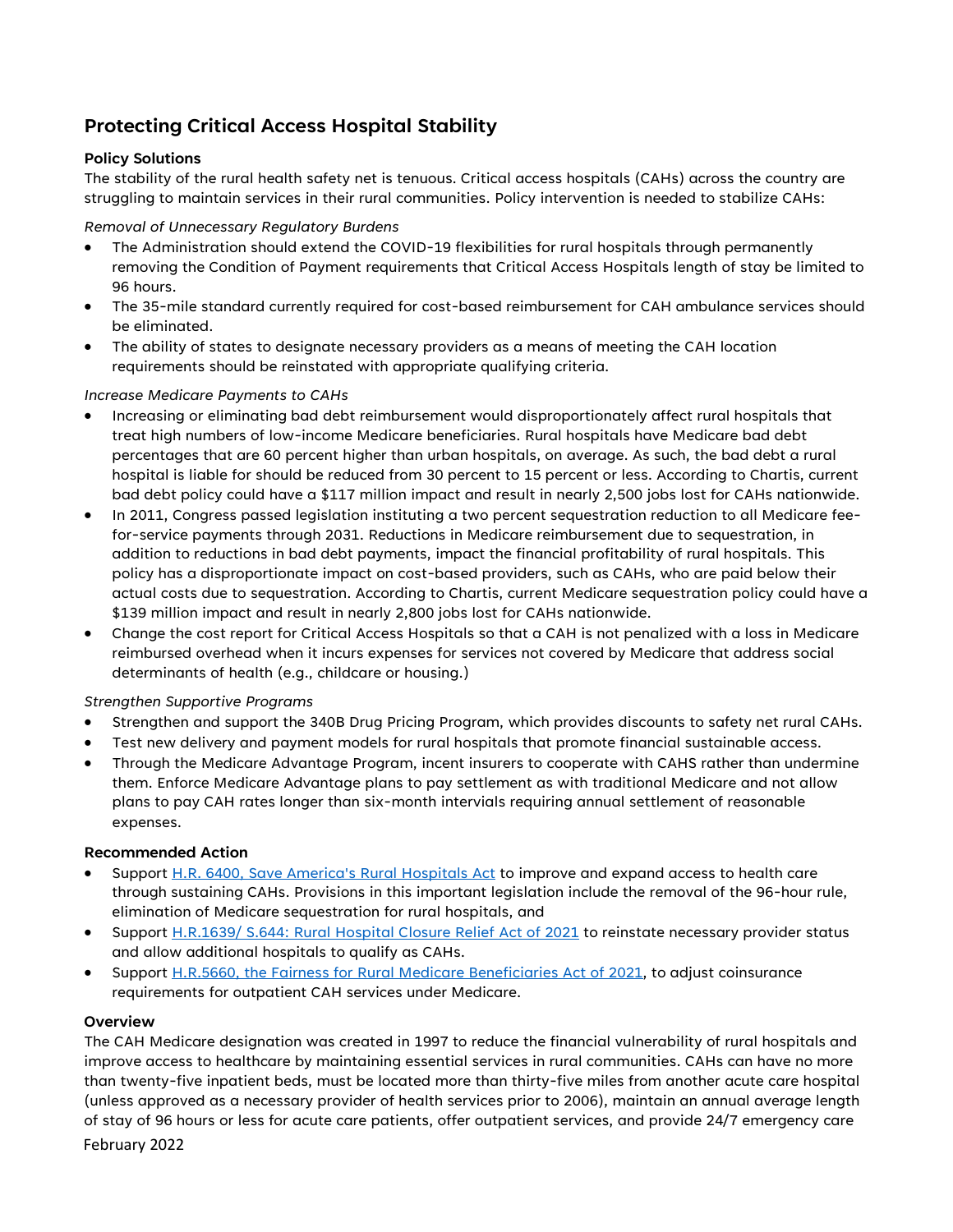# **National Rural Health Association Position Paper**



services. In statute, CAHs receive 101 percent cost-based reimbursement for both inpatient and outpatient services. However, due to the Budget Control Act's provision implementing Medicare sequestration, CAHs receive just 99 percent of allowable costs. Sequestration policies are currently in effect through 2031.

S[i](#page-2-0)nce 2010, 138 rural hospitals closed, 64 of which were CAHs.<sup>i</sup> Long-term financial viability of CAHs is difficult because of low patient volume, lower than cost reimbursement, the health and socio-economic status of rural residents, higher rates of uncompensated care, challenging payer mix, and many other factors beyond hospital control. [ii](#page-2-1),[iii](#page-2-2),[iv](#page-2-3),[v](#page-2-4) CAH closures are of great concern because they are often located further away from other hospitals. The median distance between a CAH and 1) the next closest hospital or 2) the next closest hospital with one hundred or more acute care beds is 18.6 miles and 36.5 miles, respectively, compared to 17.1 miles and 28.9 miles, respectively, for other rural hospitals.<sup>[vi](#page-2-5)</sup> In addition, CAHs in very rural and geographically isolated areas often provide primary care as well as emergency, diagnostic, and outpatient services. [vii](#page-2-6) With millions of Americans dependent on CAHs, it is imperative that policy be put in place to prevent their closures.

#### **Affordability of Providing Care**

Hospital provided care that is not reimbursed through patient or insurer payment is a foremost concern for CAHs.[viii](#page-2-7) While CAHs typically serve higher cost patient populations due to the socioeconomic and health challenges of rural areas, they also serve a higher proportion of uninsured peoples and public insurance plan enrollees. ${}^{\rm{i}x,x}$  ${}^{\rm{i}x,x}$  ${}^{\rm{i}x,x}$  For these reasons, CAHs report higher rates of uncompensated care and unrecoverable debt. ${}^{\rm{i}\!i}$ From 2011 to 2017, nonprofit and profit CAHs experienced 13% and 88% decreases in profits, respectively, [xi](#page-2-10) with nearly 20% of CAHs were at high or immediate risk of closure in 2020. $^{\mathrm{xi}}$ 

Public insurance expansion and increased reimbursement are critical to CAH viability. Currently, Medicare reimbursement to CAHs covers reasonable costs, but often does not cover additional costs required for the provision of services or allow for the realization of the operating margins needed to keep the doors open. CAHs make up 64% of all rural hospitals but only make up 37% of rural Medicare payments (Figure 1). From 2011 to 2017, rural hospital financial viability deteriorated significantly in states



Figure 1. SCH (sole community hospital), MDH (Medicaredependent hospital), PPS (prospective payment system). MedPac,

that did not expand eligibility for Medicaid.<sup>xi</sup> High-deductible health plans have been associated with increased deferred care, poorer outcomes, and more uncompensated care for hospitals may also contribute to uncompensated care.[xiii](#page-2-12)[,xiv,](#page-2-13)[xv](#page-2-14) Rural residents are more likely to enroll in high-deductible health plans, placing a disproportionate uncompensated cost burden on CAHs.[xvi](#page-2-15)

#### **Infrastructure and System Challenges**

CAHs operate in areas that are often located away from other health care facilities and where local infrastructure may be inadequate. For example, limited broadband service options and slower internet speeds are issues for rural areas, which could make it difficult for CAHs to participate in the health information exchange and hampering coordination of care.<sup>[xvii](#page-2-16)</sup> Recruitment and retention of health care professionals is an ongoing challenge for CAHs, with more than 60 percent of health professional shortage areas (HPSA) located in rural areas. Rural hospitals had increasing low or negative operating margins in 2020 while health insurers had unprecedented high profits. Some insurers have chosen this time to become extremely aggressive in undermining local rural hospitals. CAHs are small hospitals but they are anchor institutions for community and economic development-critical to much of rural America with shrinking economies. Finally, many rural hospitals need to update their facilities to align with community needs, yet lack of access to capital and narrow financial margins limit their ability to secure the necessary funds.